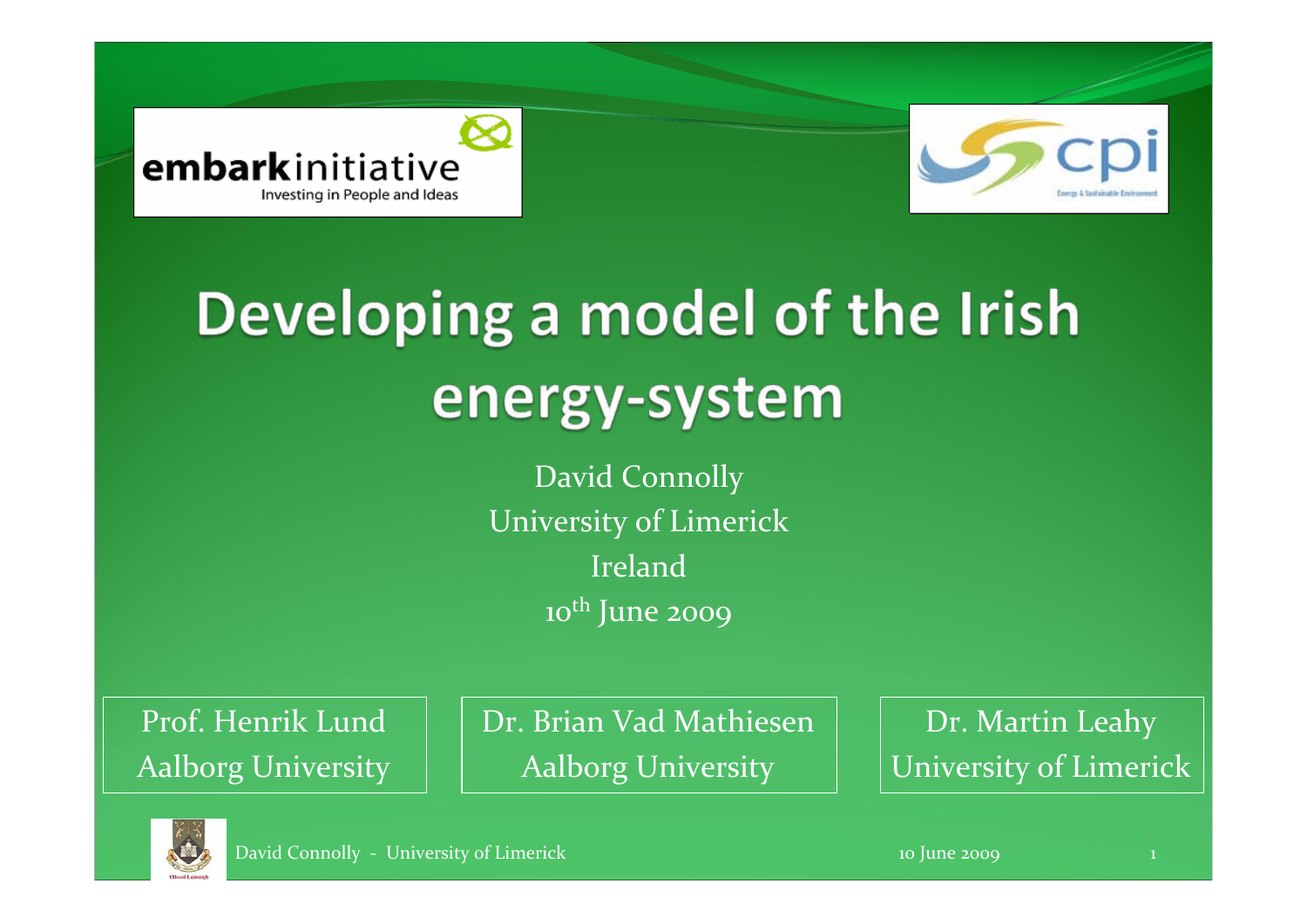#### Ireland's\* Electricity Production and the Potential for Renewable‐GeneratedElectricity\*\*



David Connolly ‐ University of Limerick <sup>10</sup> June 2009 <sup>2</sup>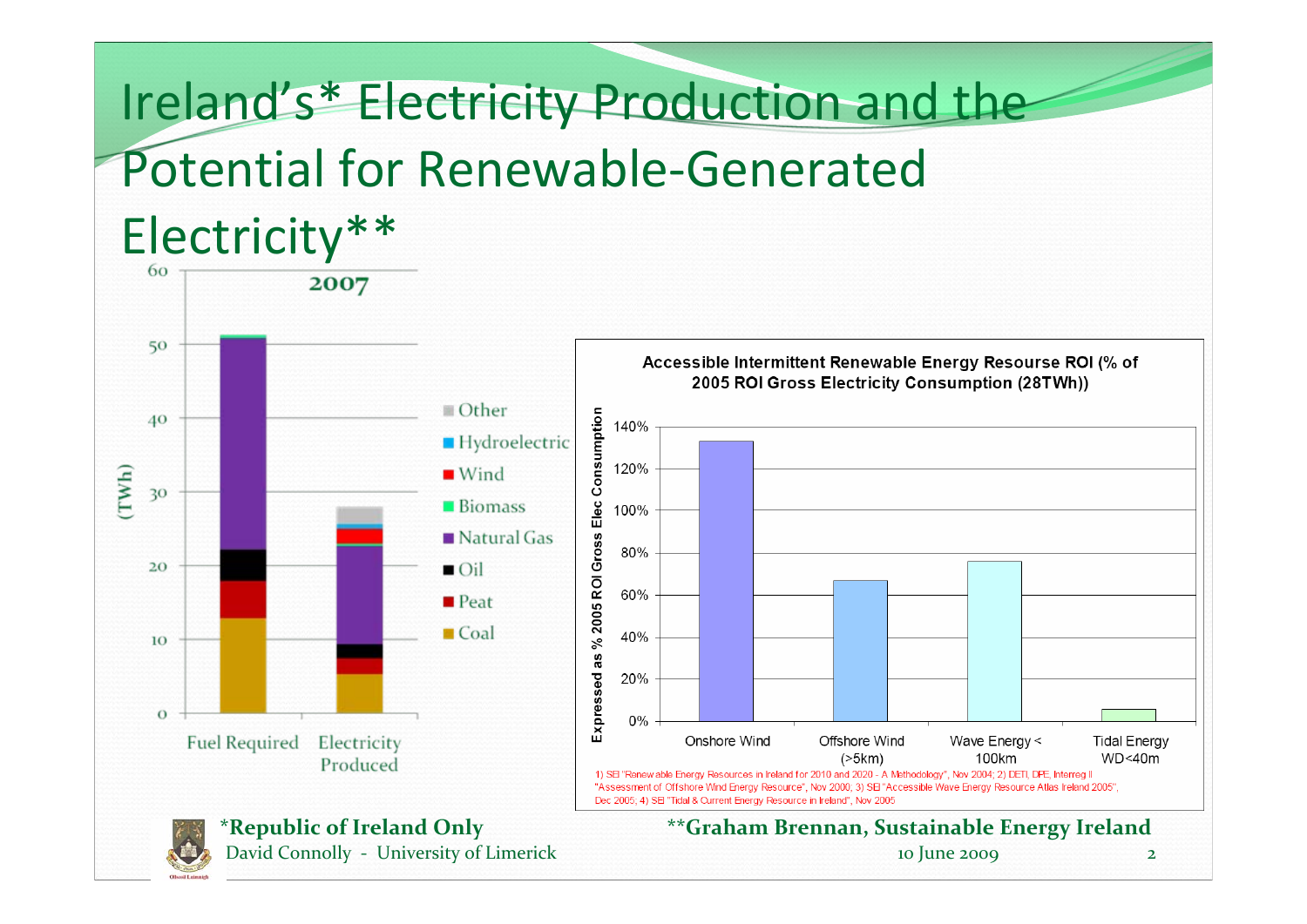# Ireland's Energy Targets\*



#### \*Graham Brennan, Sustainable Energy Ireland



David Connolly - University of Limerick 10 June 2009 3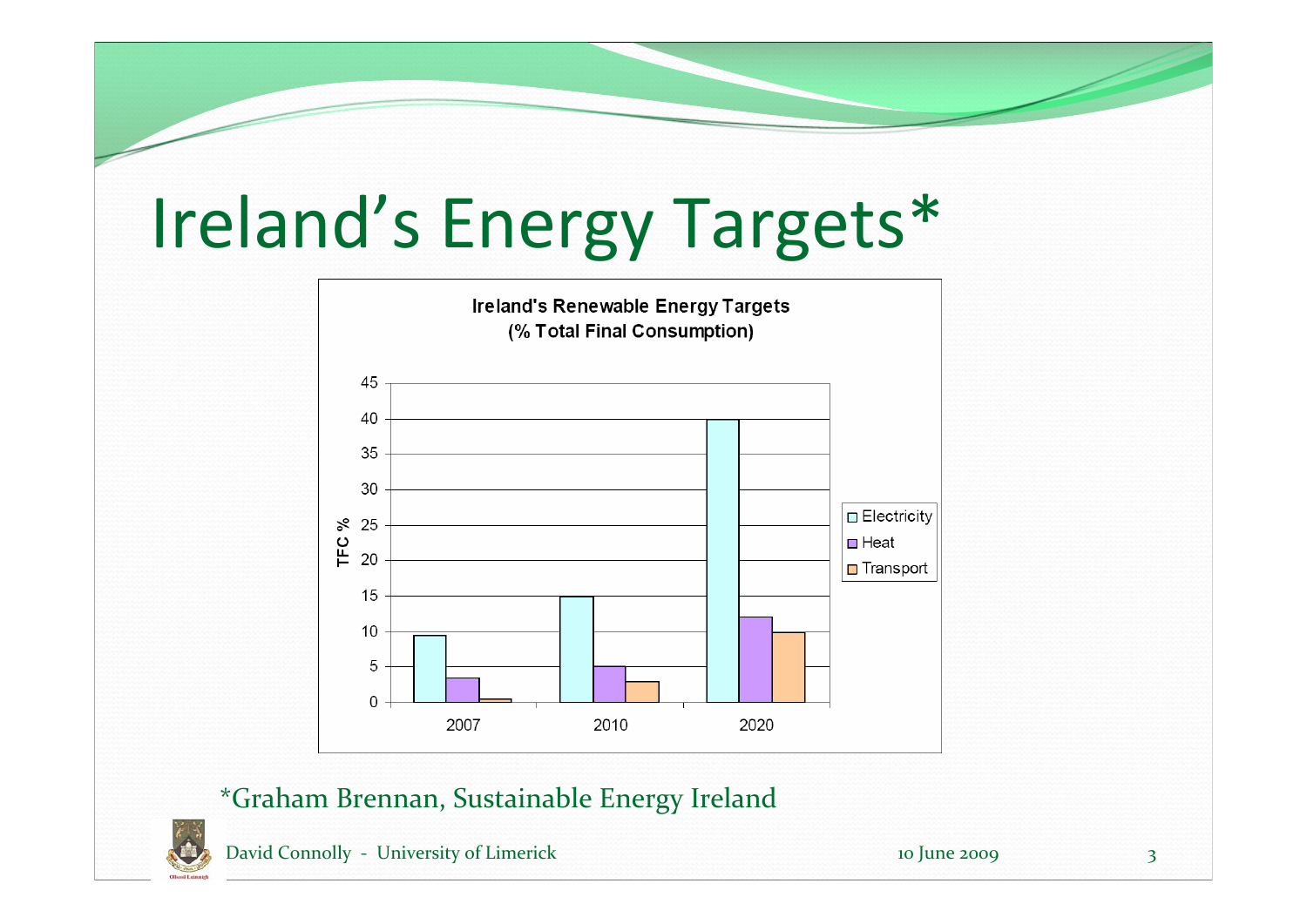#### What's the problem? ‐ Intermittency



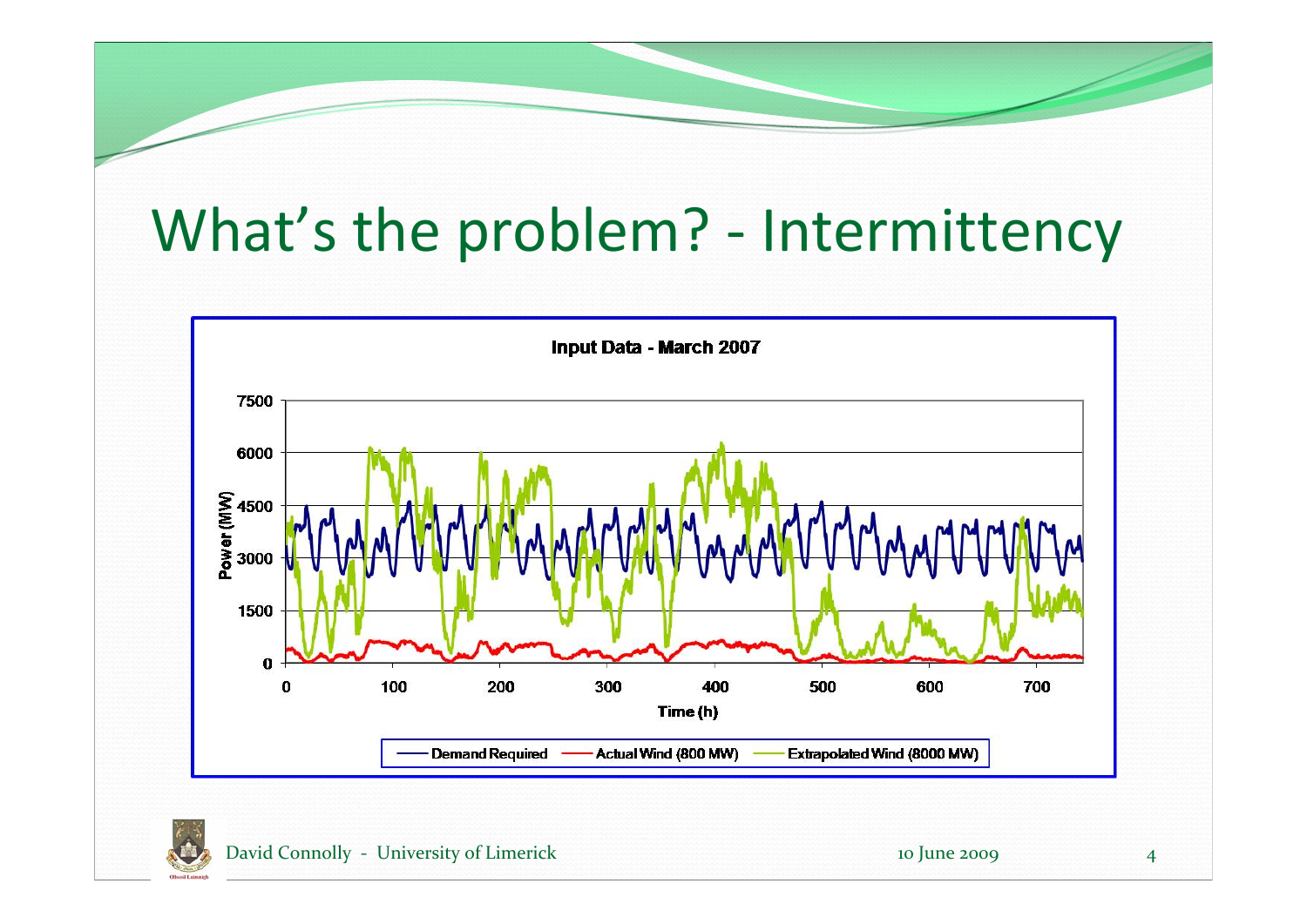#### **Objective**

How do we integrate the most renewable energy into the Irish energy‐system, with minimal negative



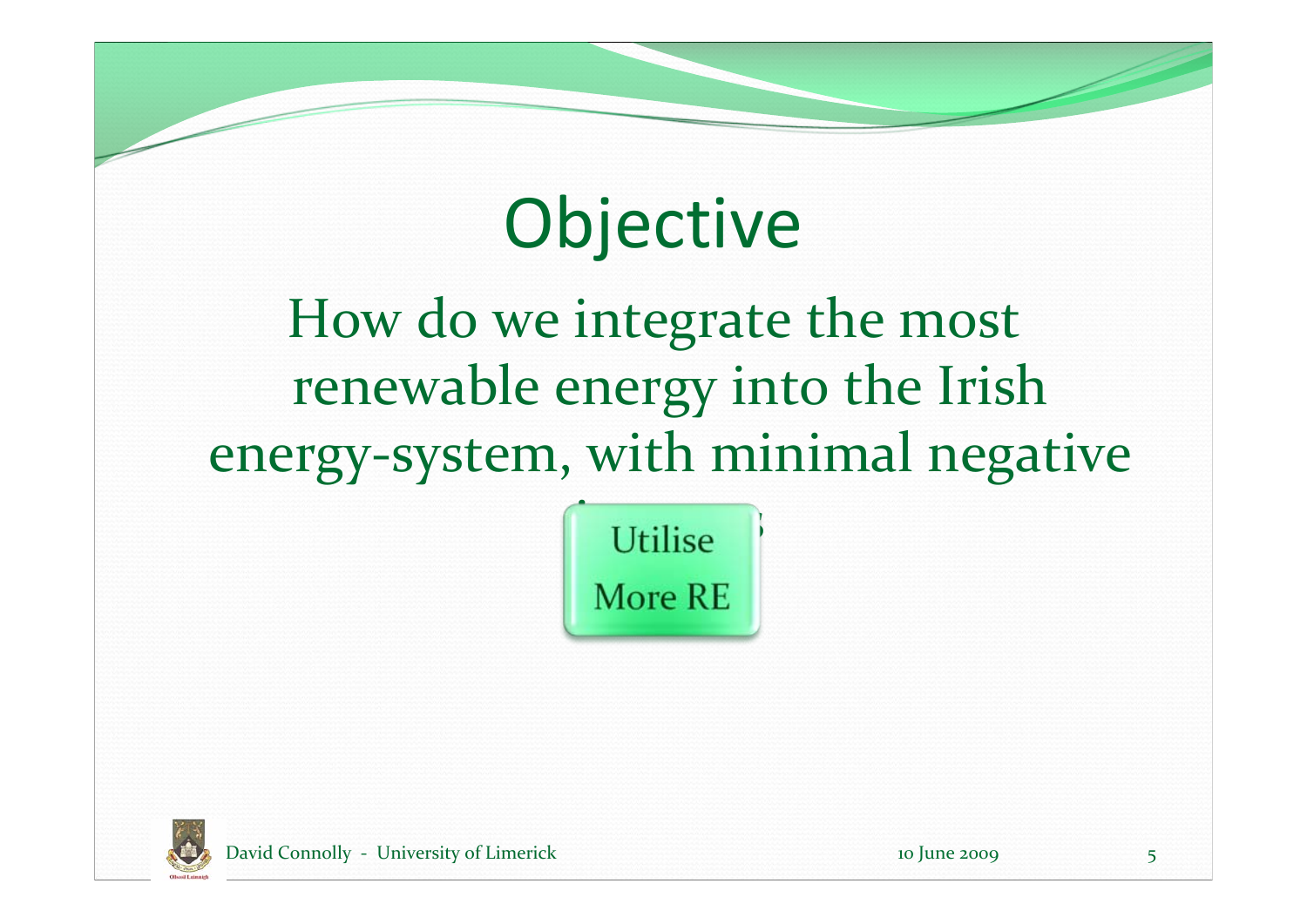#### **Objective**

How do we integrate the most renewable energy into the Irish energy‐system, with minimal negative



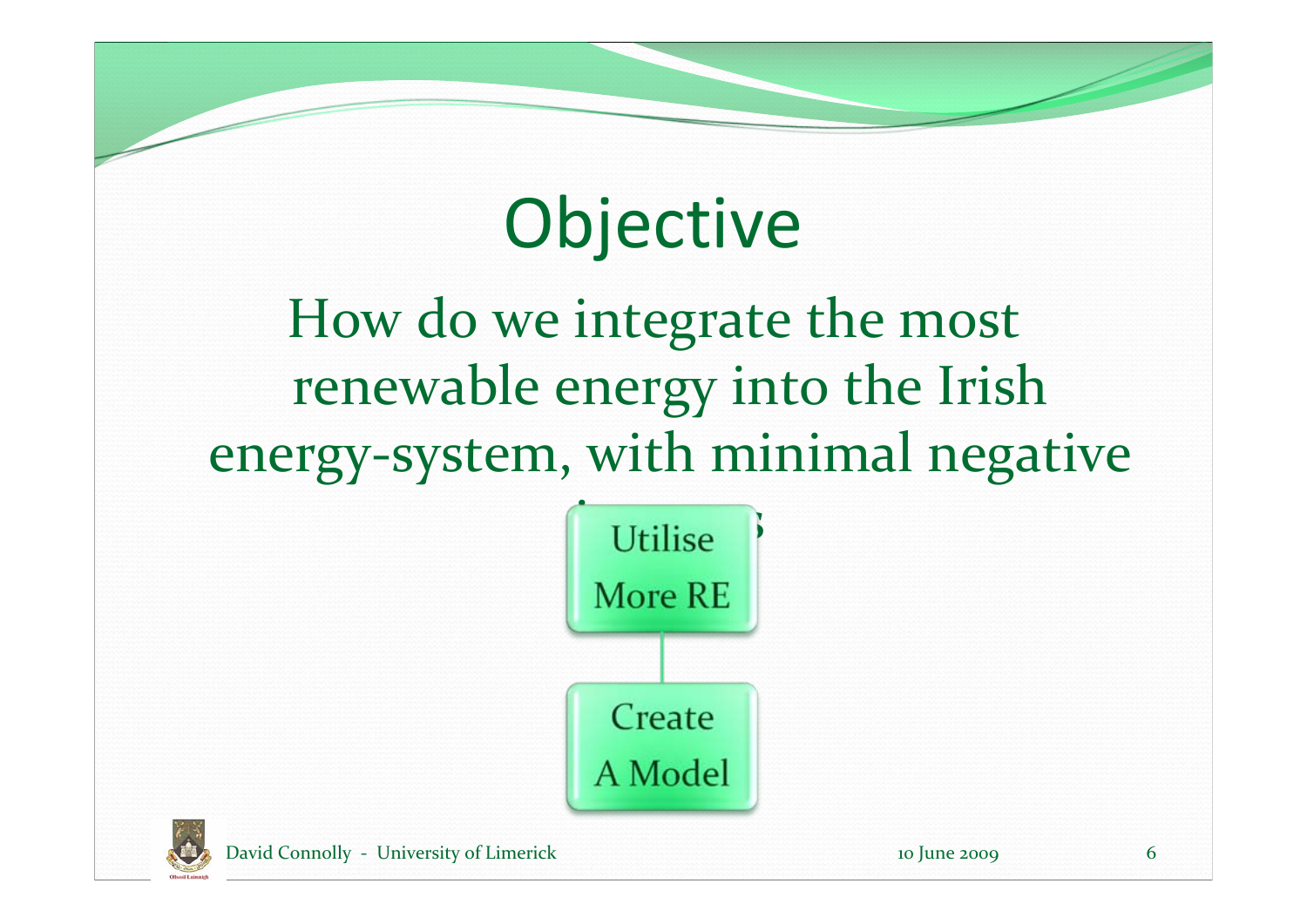## Review of Energy Models

- Carried out a broad initial review
- Created a shortlist of 6 models
- Obtained and tested these models

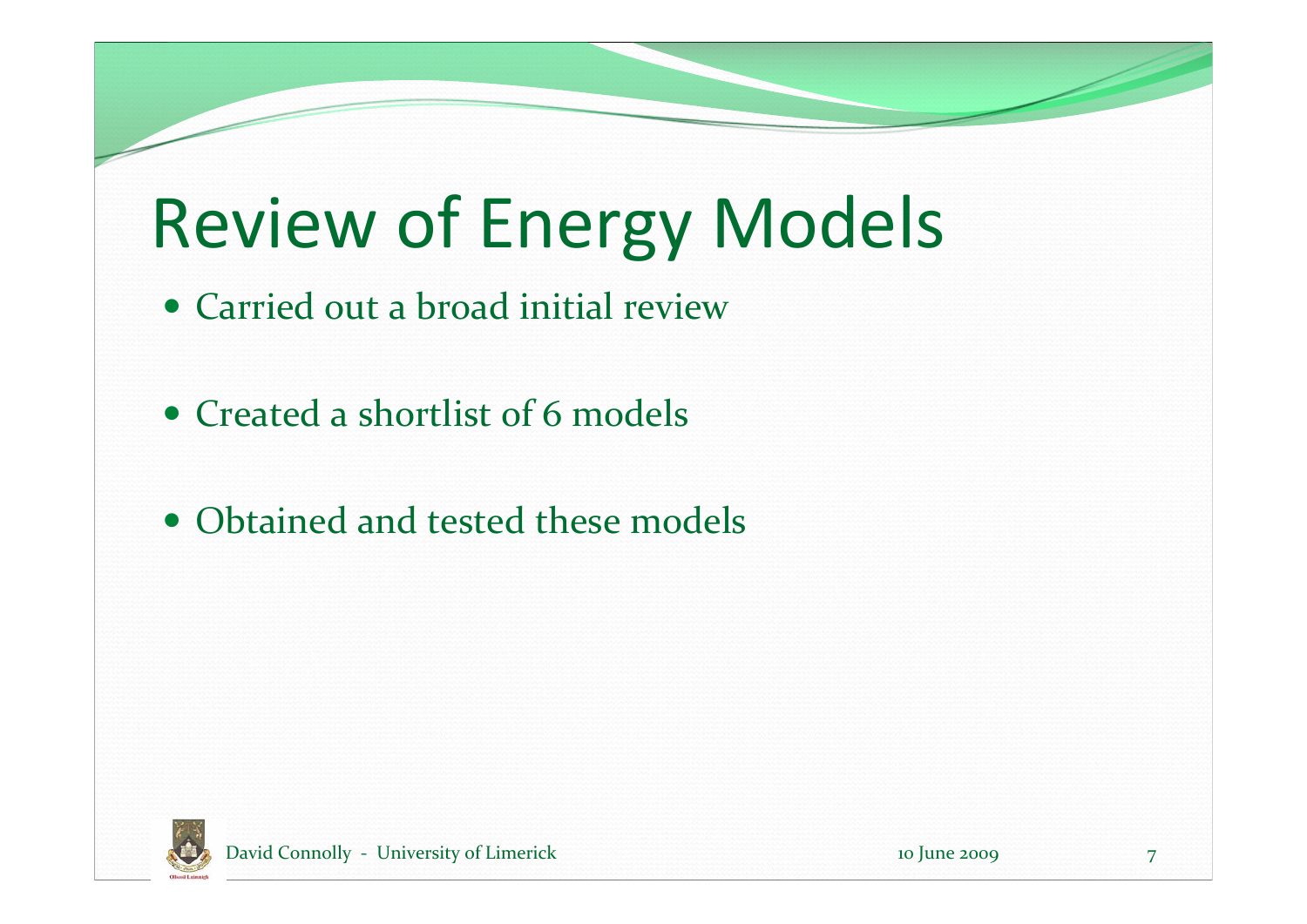## Review of Energy Models

- Carried out a broad initial review
- Created a shortlist of 6 models
- Obtained and tested these models



EnergyPLAN was chosen





David Connolly – University of Limerick 10 June 2009 8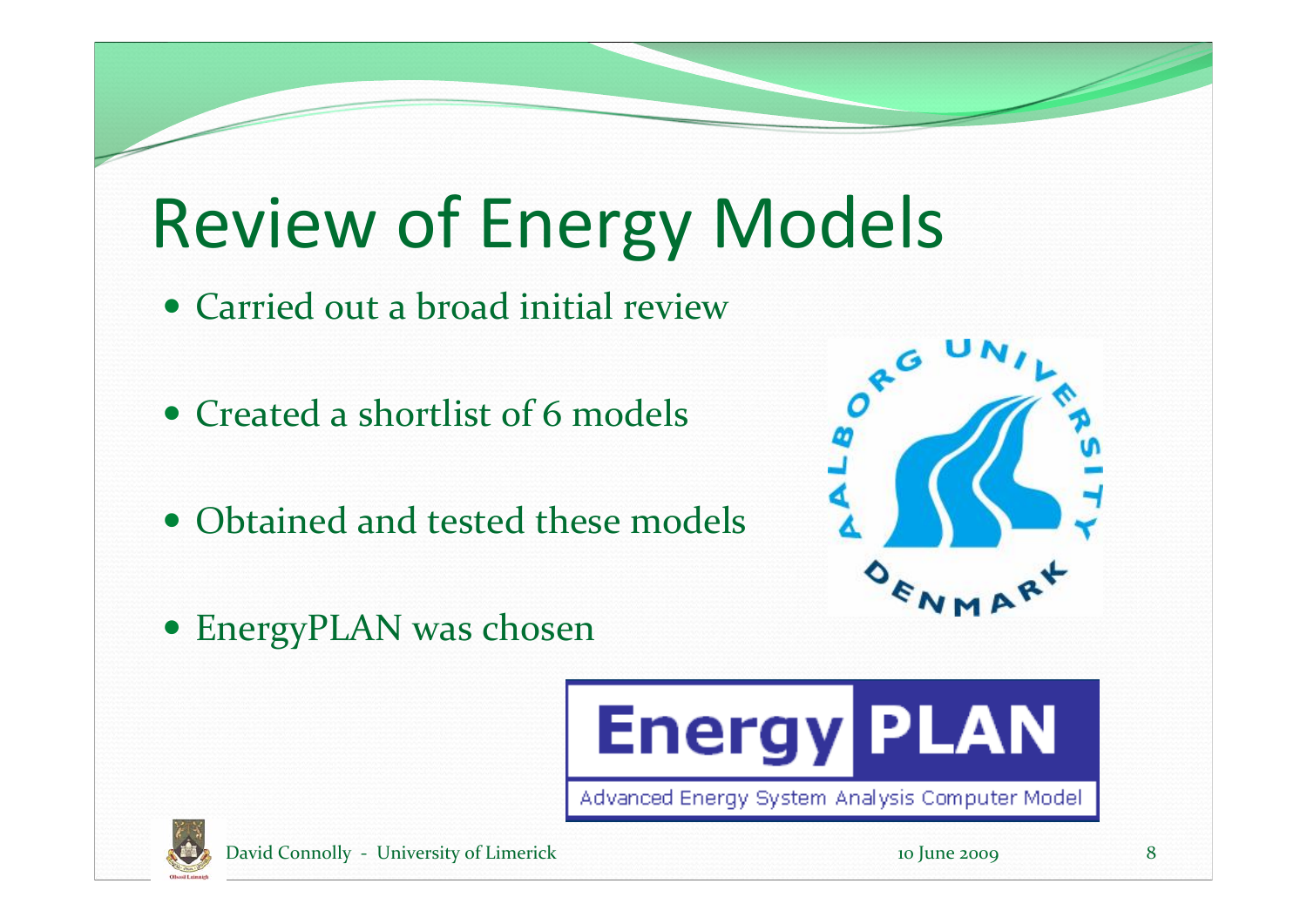### EnergyPLAN was chosen

- Reasons for choosing EnergyPLAN:
	- 1.Free to download
	- 2.Considered all sectors of the energy ‐system
	- 3. Work using EnergyPLAN was regularly published in academic papers
	- 4. Previous work completed was very applicable to the objective this study
		- A. Lund H, Munster E. **Management of surplus electricity‐production from a fluctuating renewable-energy source**. Applied Energy 2003;76(1-3):65-74.
		- B. Lund H, Kempton W. **Integration of renewable energy into the transport and electricity sectors through V2G**. Energy Policy 2008;36(9):3578‐3587.
		- C. Lund H, Mathiesen BV. **Energy system analysis of 100% renewable energy systems‐‐The case of Denmark in years 2030 and 2050.** Energy 2009;34(5):524‐531.

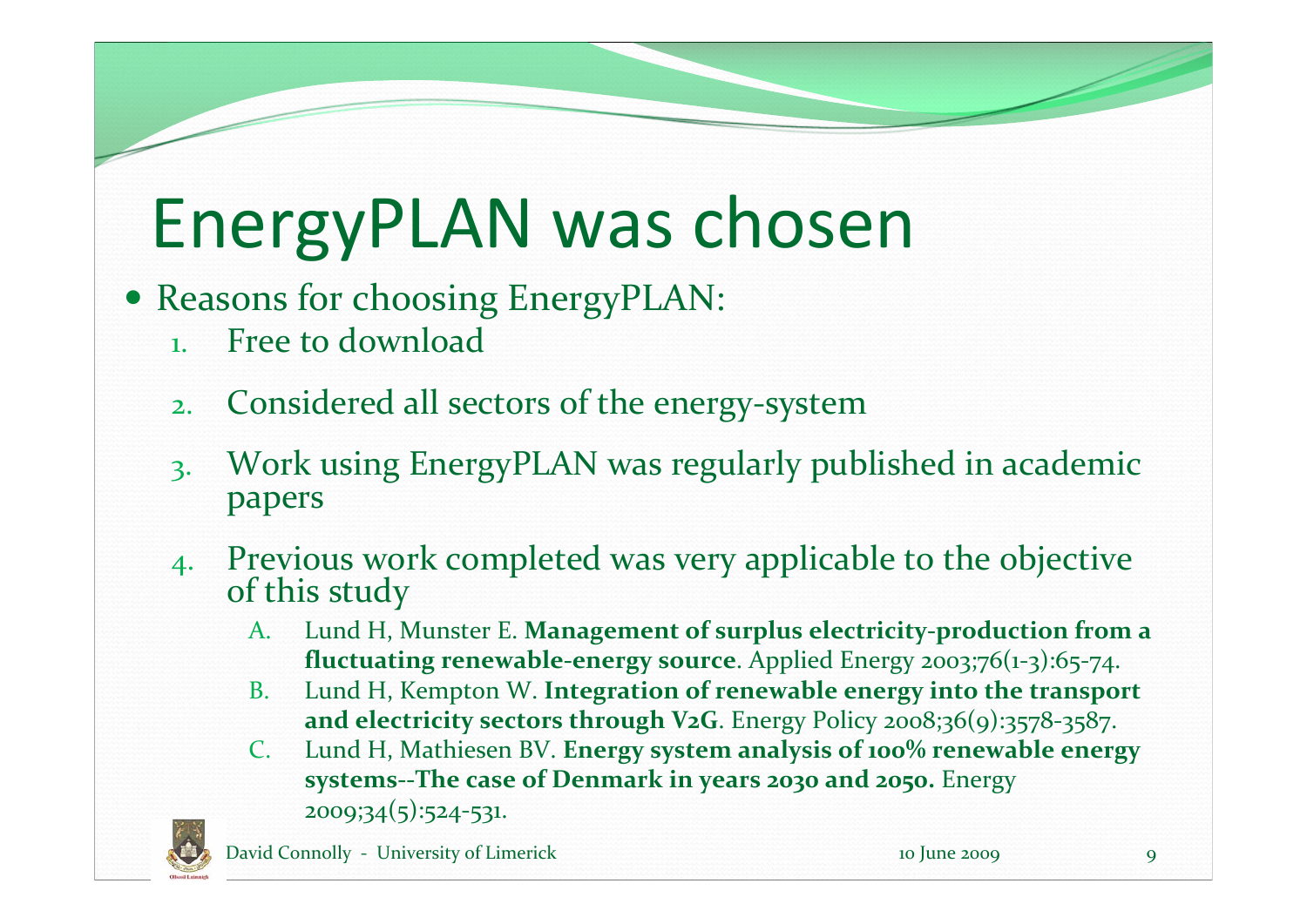## EnergyPLAN Structure

EnergyPLAN Energy System Analysis Model

Version 7.01 - 23 April 2007

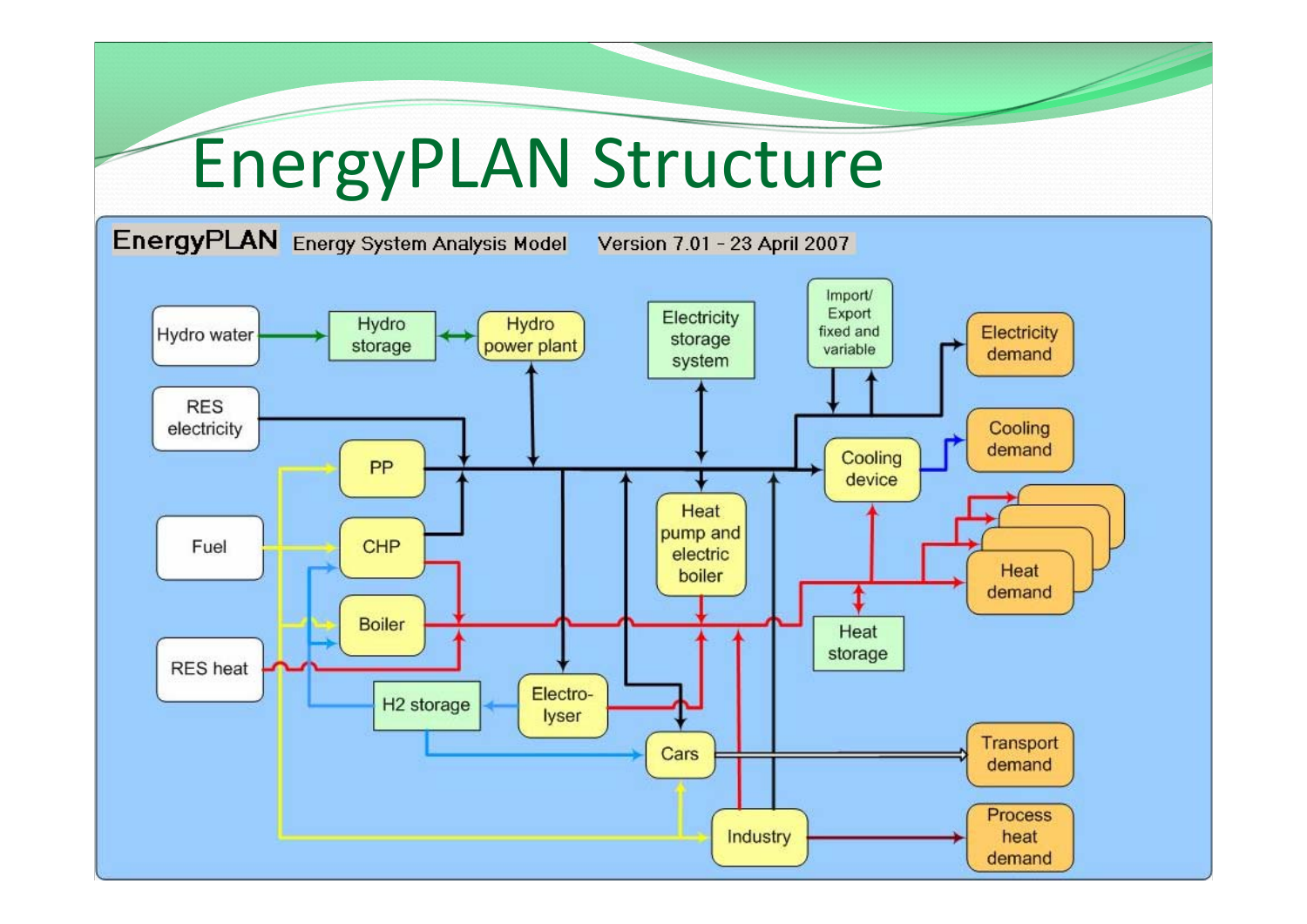## Reference Model

- Create a reference model 2007
- Only modelled the Republic of Ireland
- Data was gathered on:
	- Electricity generation & consumption
	- Heat generation & consumption
	- Transport demands
	- Renewable energy generation i.e. Wind & hydro
	- Energy storage i.e. Turlough Hill
	- Industrial demands

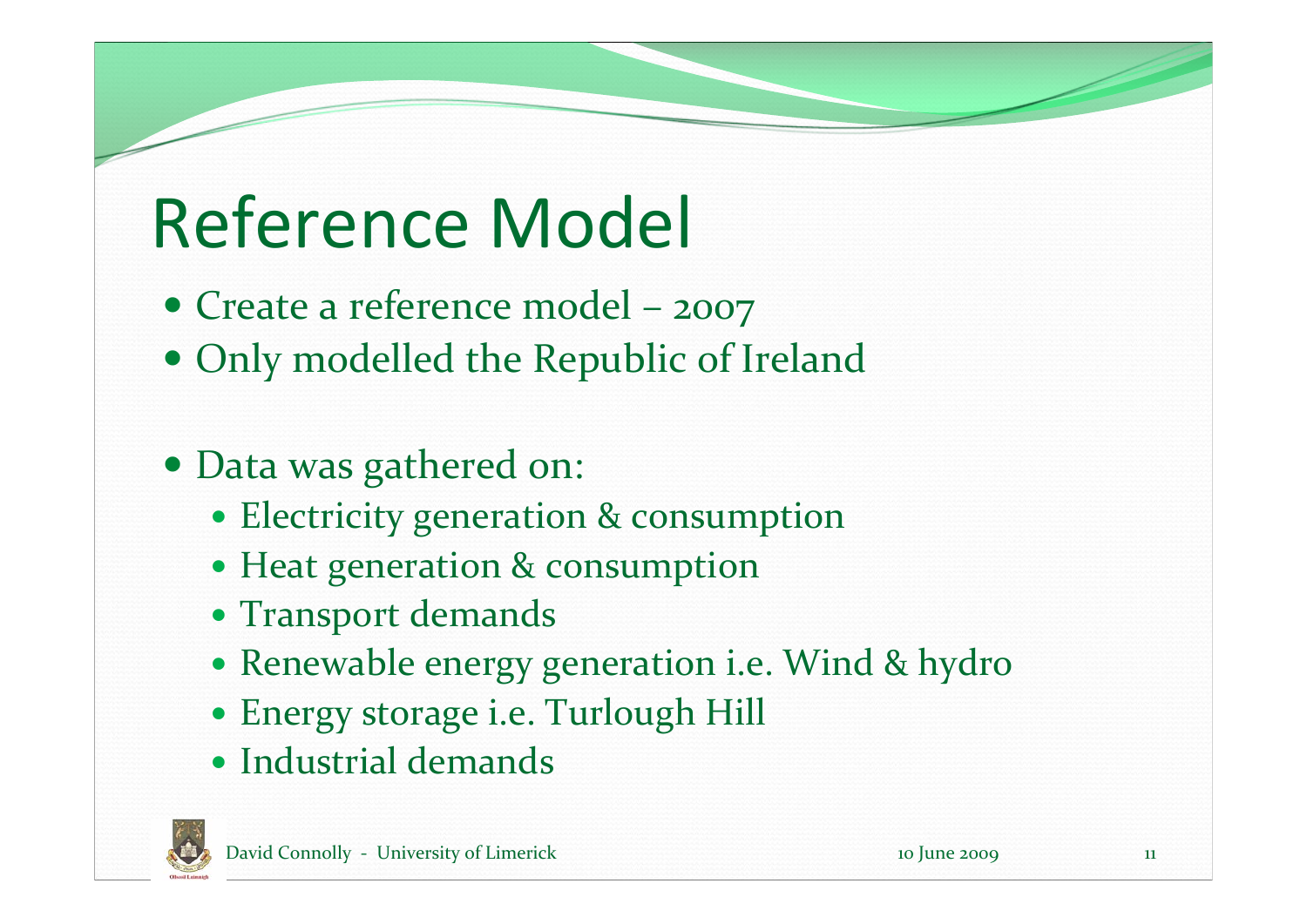#### Reference Model: Results

- 'Actual' and 'EnergyPLAN' results were compared:
	- $\cdot$  CO<sub>2</sub> Emissions
	- Electricity demands / production
	- Heat demands / production
	- Transport demands
	- Import/Export electricity
	- Industrial CHP production
- It was concluded that the model was simulating the Irish energy‐system accurately

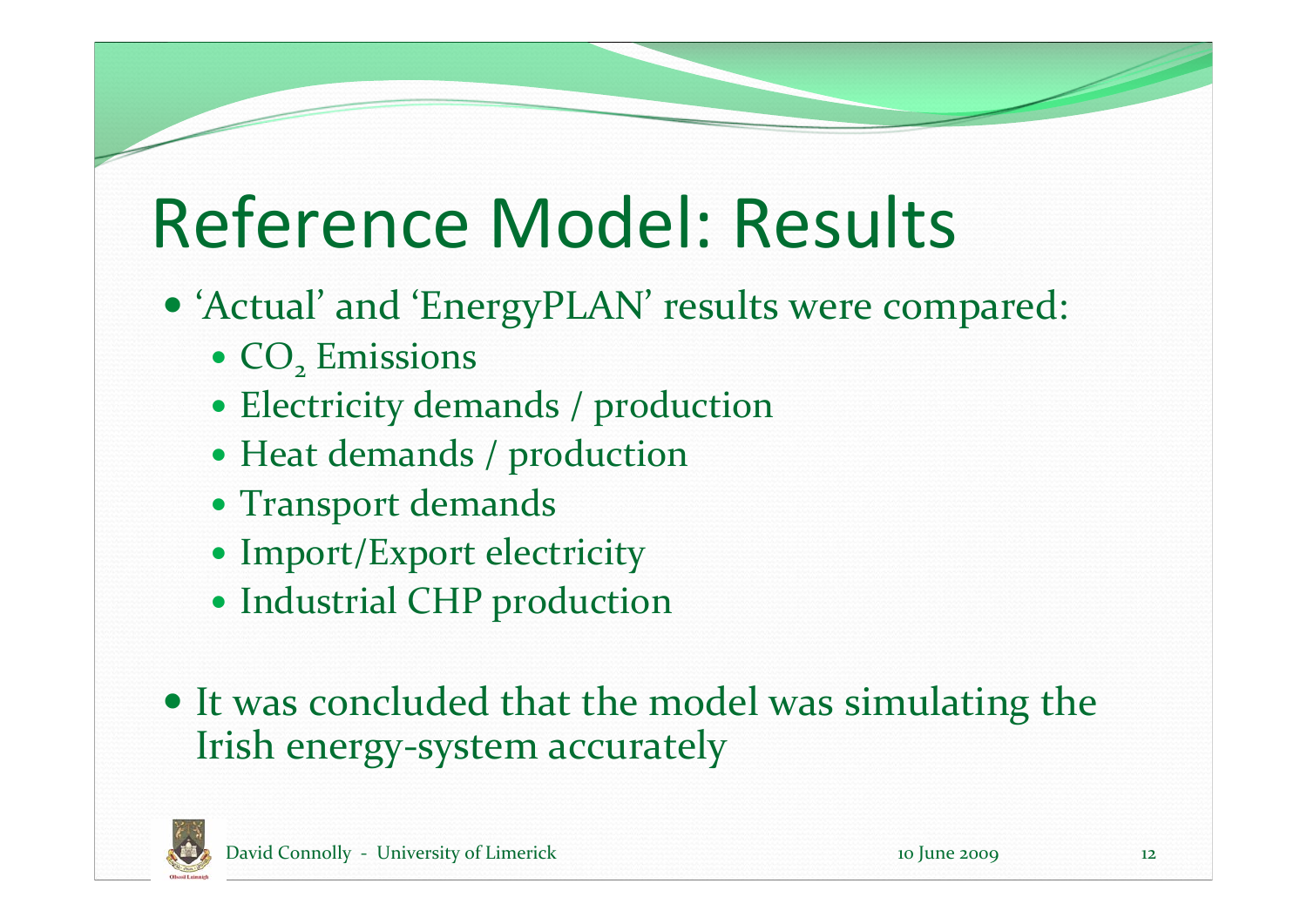#### Reference Model: Results

#### • Electricity produced from different units

| <b>Production</b>     | <b>Actual Production</b> | <b>EnergyPLAN</b>                  | <b>Difference</b> |          |
|-----------------------|--------------------------|------------------------------------|-------------------|----------|
| <b>Unit</b>           | in 2007<br>(TWh)         | <b>Production in 2007</b><br>(TWh) | <b>TWh</b>        | %        |
| <b>Power Plants</b>   | 23.56                    | 23.54                              | 0.02              | 0.08     |
| <b>Wind Power</b>     | 1.96                     | 2.04                               | 0.08              | 4.08     |
| <b>Hydro Power</b>    | 0.66                     | 0.66                               | $\overline{0}$    | $\bf{0}$ |
| <b>Industrial CHP</b> | 0.93                     | 0.93                               | 0                 | $\bf{0}$ |

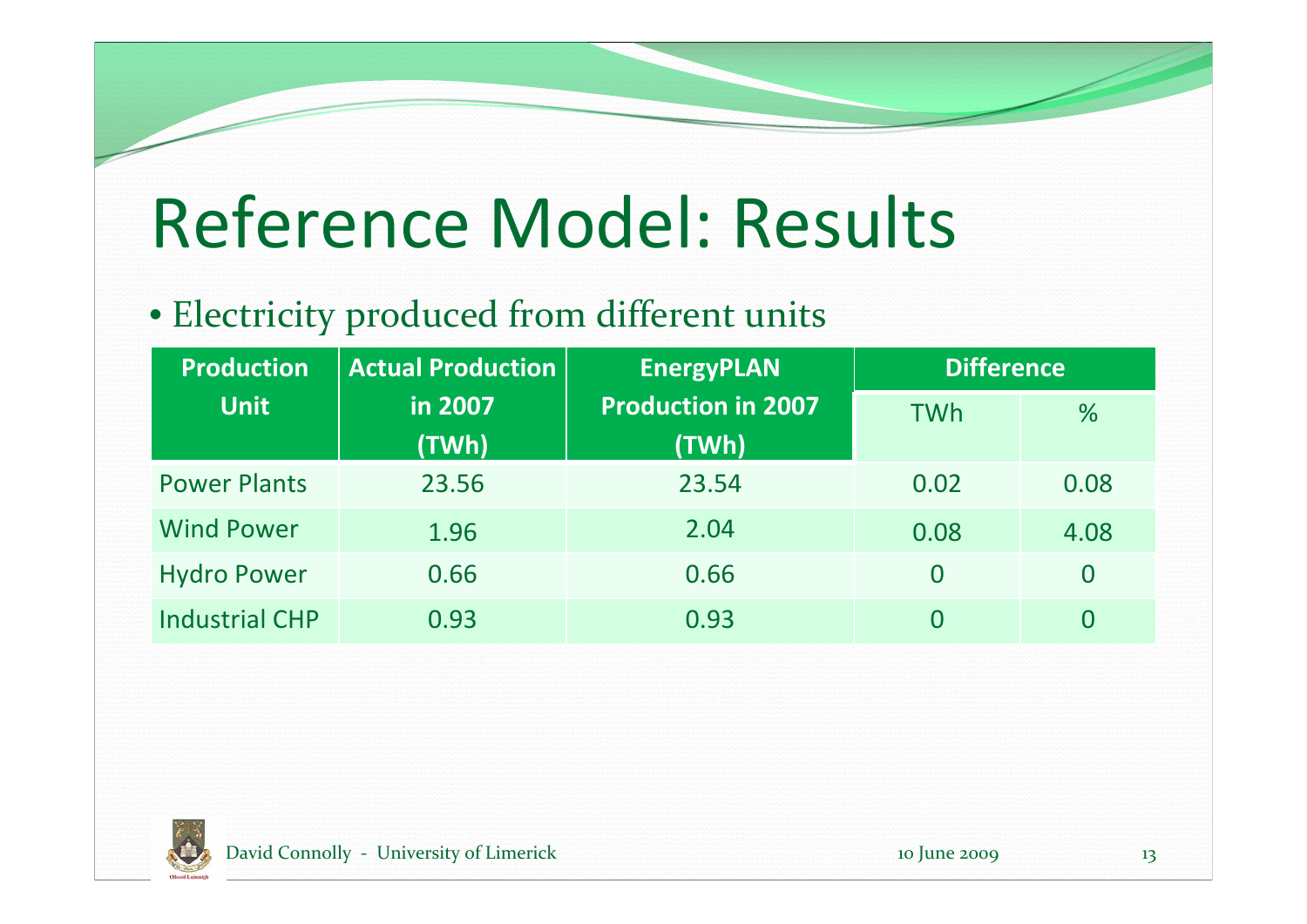#### Reference Model: Results

#### • Total Fuel Consumption in the Energy System

| <b>Fuel</b>        | <b>Actual Fuel</b>                             | <b>EnergyPLAN Fuel</b> | <b>Difference</b> |      |
|--------------------|------------------------------------------------|------------------------|-------------------|------|
|                    | <b>Consumption in</b>                          | <b>Consumption in</b>  | <b>TWh</b>        | %    |
|                    | $\overline{\left(2007\right)}$ (TWh) $^\prime$ | 2007 (TWh)             |                   |      |
| <b>Biomass</b>     | 2.77                                           | 2.83                   | 0.06              | 2.17 |
| Coal/Peat          | 25.70                                          | 25.69                  | 0.01              | 0.04 |
| <b>Natural Gas</b> | 49.92                                          | 50.29                  | 0.37              | 0.74 |
| Oil                | 105.22                                         | 104.42                 | 0.80              | 0.76 |
| Renewables         | 2.65                                           | 2.69                   | 0.04              | 1.51 |

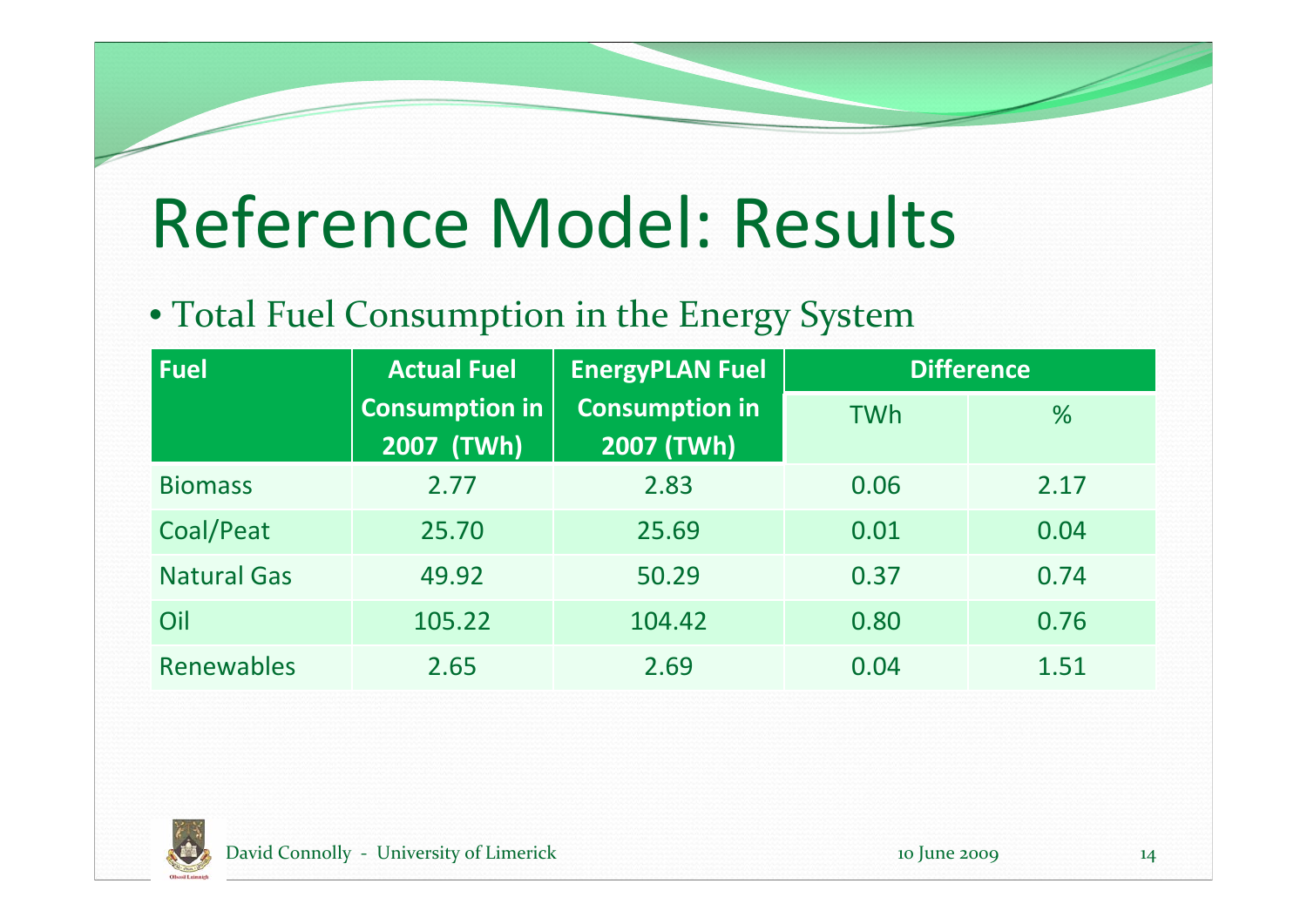